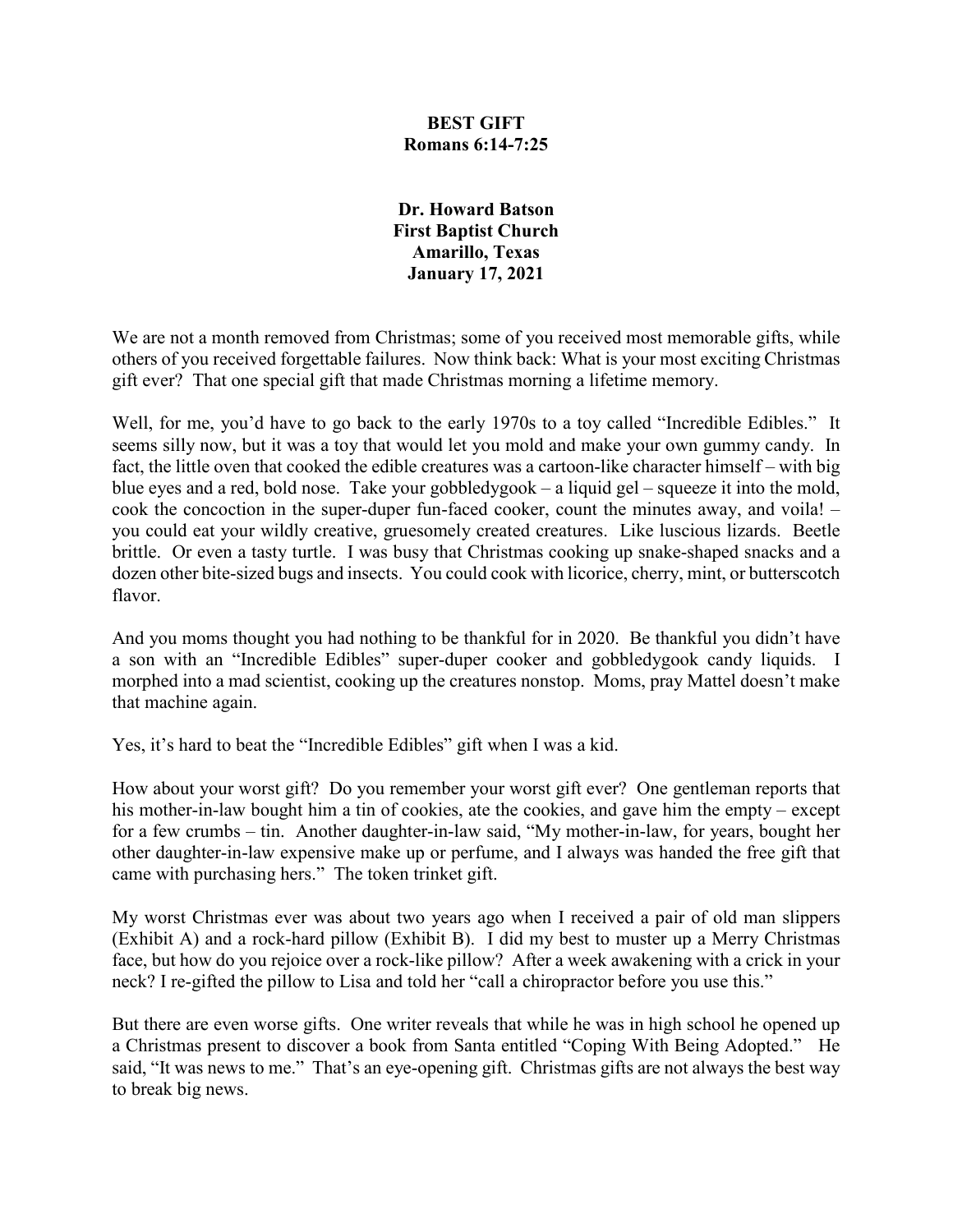Another gift recipient recalls, "My cousin had died in a drunk driving accident a few months before, so my mom got me a breathalyzer key chain. It wouldn't have been so bad, but the card that came with it said it was from the deceased cousin." Sensitive – I think not!

You never know when you open those gorgeous gifts whether it's going to be a hap happy Christmas or a long-remembered let down.

In our previous sermon in this series we learned (Romans 6:1-14) that we both die with Christ and rise with Christ. When He died for our sin, we died to sin, and we're not to continue to sin that God might give more grace. In fact, in Romans 6:6-7, Paul says, "knowing this, that our old self was crucified with Him, in order that our body of sin might be done away with, so that we would no longer be slaves to sin; for he who has died is freed from sin." But we are, he reminds us (v. 11), "alive to God in Christ Jesus."

In the remainder of chapter 6 and all of chapter 7, Paul continues to contrast two ways of life: living in sin or living in Christ. The central verse of this section of Romans is found in 6:23. "For the wages of sin is death, but the free gift of God is eternal life in Christ Jesus our Lord."

I want us to look at contrasts Paul places before us in this passage.

# **I. Wages or a gift (6:23).**

Ultimately, our eternal destination is determined by the path that we pick: we arrive at eternal death or life based upon whether we choose our earned wages or God's gracious gift. When Paul says "the wages of sin is death," he is using military imagery. The word "wages" here was originally used for a soldier's pay (Luke 3:14; 1 Corinthians 9:7). Like a soldier receiving his wages for his work, Paul is saying that death is our destiny when we decide to serve sin rather than God.

In Romans 1:32, he tells us that those who practice sin are worthy of death. In 5:12, he tells us that just as through one man sin entered into the world, and through sin, death, so death spread to all men because all sinned with Adam. He closes chapter 5 with much the same. "Death reigned through Adam" he says in 5:17, though we have "the gift of righteousness through the One, Jesus Christ." Or 5:21, that "sin reigned in death, even so grace would reign through righteousness to eternal life through Jesus Christ our Lord." Throughout Romans, there are two destinations – death or life – determined by whether you take your own earned wages or claim Christ's gift of grace.

So, do you want the wages of sin or the gift of grace? Do you want death or eternal life?

Your best Christmas gift might be a cardigan sweater, but your best Christ gift is grace.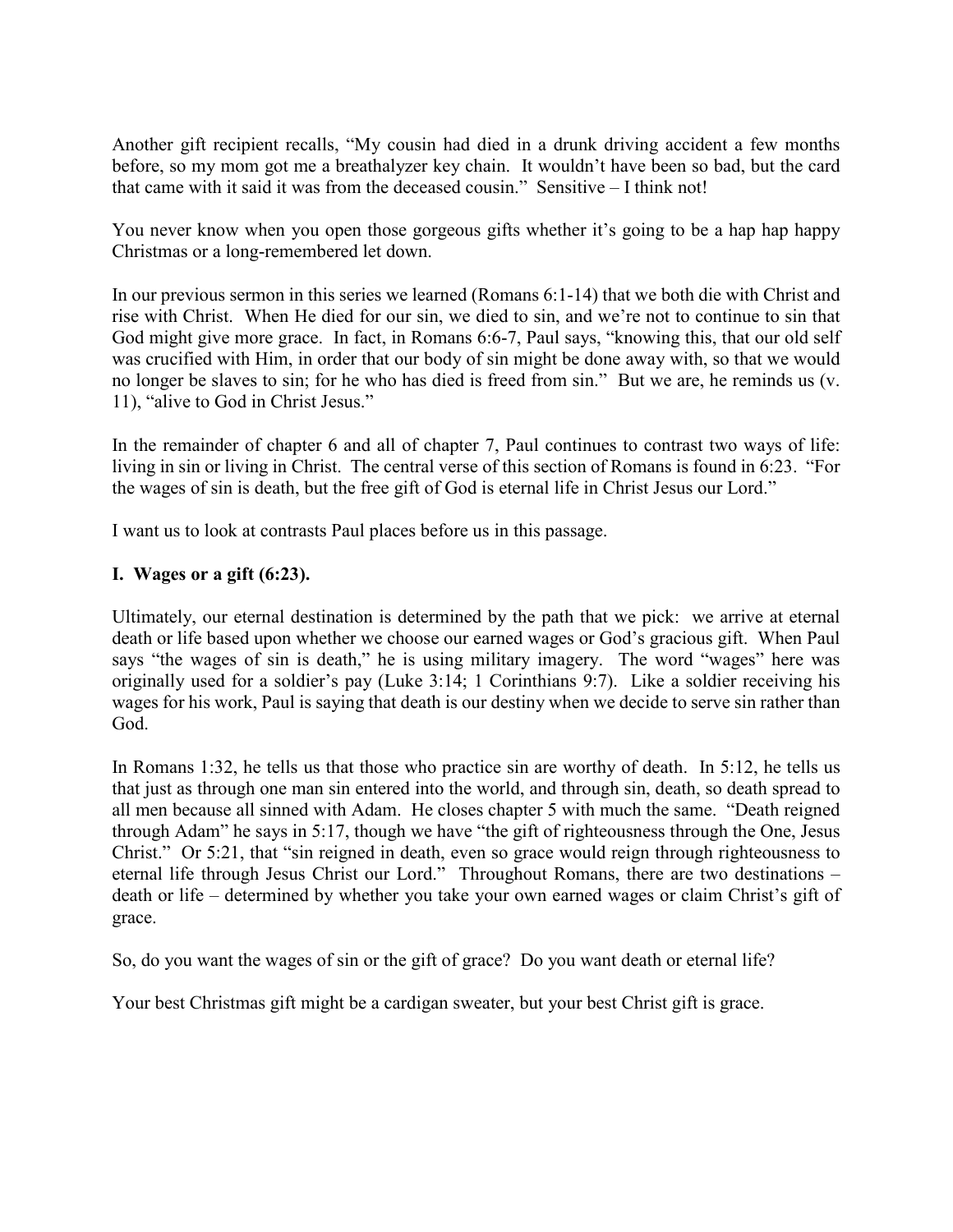## **II. Law versus grace (6:14).**

Secondly, Paul compares and contrasts law versus grace. Look at 6:14. "For sin shall not be master over you, for you are not under the law but under grace." Or 6:15. "What then? Shall we sin because we are not under law but under grace? May it never be!"

Modern psychological experts contend that one's self concept determines behavioral choices that are congruent with the perception of one's identity. In plain words, we behave like who we think we are – what we believe is true of our self in the past, in the present, or in the future shapes our moral choices. In Romans, Paul is giving us a new identity as the holy people of God, that we might act as if we are part of God's family. Remember, in Romans 1:7, he says we are called as saints; we are called to be the "holy ones." Paul doesn't want us to be trapped in sin by the letter of the law. Rather, he wants us to live in the sphere of grace. Law versus grace.

## **At the first session of a confirmation class, the minister asked, "What must we do before we can expect forgiveness from sin?" After a long silence, one of the students raised his hand. "Sin?" (www.homileticsonline.com).**

Look at 6:14-15 again. "For sin shall not be master over, for you are not under law but under grace. What then? Shall we sin because we are not under law but under grace? May it never be." Just because we're under grace doesn't mean that we should sin more.

Living under grace means that we sin less, because we act like who we are: God's children who have received the gift of grace. Law versus grace. Now our conduct is based on more than just rules; now we choose obedience because we have a relationship with God through Christ.

There is another contrasting pair in this passage, and that is

#### **III. Sin versus righteousness (6:16).**

**U.S. President Calvin Coolidge was known for the brevity of his answers and responses. One day, after attending church, Coolidge found himself in the presence of a newspaper reporter.**  What was the sermon about, the reporter wanted to know. "Sin," replied the president. **"And what did the preacher have to say about sin?" asked the reporter. "He was against it," Coolidge replied. (Homiletics, July 2010)**

Paul makes clear here that we are going to have a master. Either we will be enslaved to sin, or we will be ruled by righteousness.

#### Look at Romans 6:16.

"Do you not know that when you present yourselves to someone as slaves for obedience, you are slaves of the one whom you obey, either of sin resulting in death, or of obedience resulting in righteousness?"

Romans 6:18 "And having been freed from sin, you become slaves of righteousness."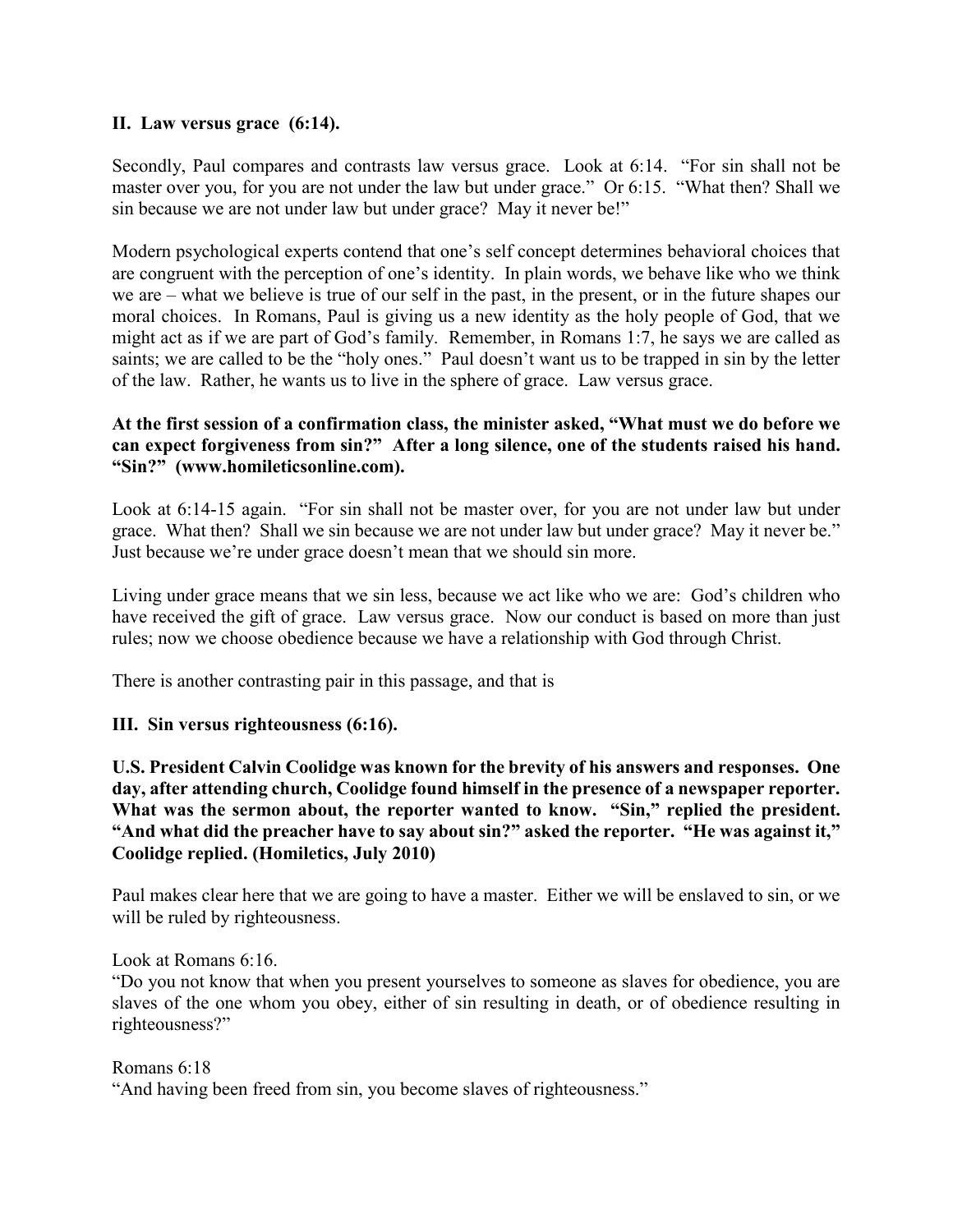Either you are a slave to sin or a slave to righteousness. Put another way, Paul says you will have a master.

Whenever I share Jesus with children, one of the questions I ask in preparation for their baptism is, "What is sin?" Believe it or not, the word "sin" has escaped modern vocabularies. Even over half a century ago, Pope Pius XII stated that "the sin of the century is the loss of the sense of sin." Thirty years later, psychiatrist Karl Menninger, wrote a book entitled *Whatever Became of Sin?* If those gentlemen thought that the notion of sin was slipping away in the 1900s, they would be shocked to discover there are now "no sinners" in the 21st century. We have children who make bad choices, or adults who are sick with disease. But all the real sinners, the rebels against God, are gone.

The problem with ignoring sin means that we are also ignoring God, against whom we sin. And we're denying the one door that might be opened to bring us into His holy presence – repentance.

When I was sharing with one particular little girl named Amanda, I asked, "Amanda, what is  $\sin$ ?"

She replied, "When you do what you want to do."

She understood, didn't she? When Adam and Eve did what they wanted to do, not what God commanded them to do, they brought the fall to all creation. That's what Paul tells us. In Adam, we all die. But in Christ, the second Adam, we're all made alive.

In arrogance, we go our way, instead of God's way, claiming that we are free from His restrictions and His word. We are free from God.

The greatest irony of all for humanity is that when we declare ourselves free, we become enslaved. Yes, Paul proclaims that you are either a slave to sin or a slave to righteousness.

Have you ever seen an enslaved sinner who is truly free? One who walks his way or her way, instead of God's way. Are they really frolicking in freedom? The irony is that obedience to God is the only way that we find freedom.

Is a drug addict free? One whose only daily desire is driven by the need to be chemically charged by another dose of drugs, no matter who he hurts in the process of getting his fix. Is the drug addict enslaved to sin or king of his own kingdom? He's a slave to sin.

And it really doesn't matter what sin you substitute, does it? Drug addict. Alcoholic. Porn addict. Or the one for whom gluttony is god? It doesn't really matter – all those desires enslave us. And greed – the one who buys more than he can afford, who gives nothing to others but serves himself, paying interest to his masters called mortgages and credit cards. Debt for him has become Lord. The collection letters, the calls from the creditors, the repossessions – all rewards of freedom...free to always desire more and never be satisfied.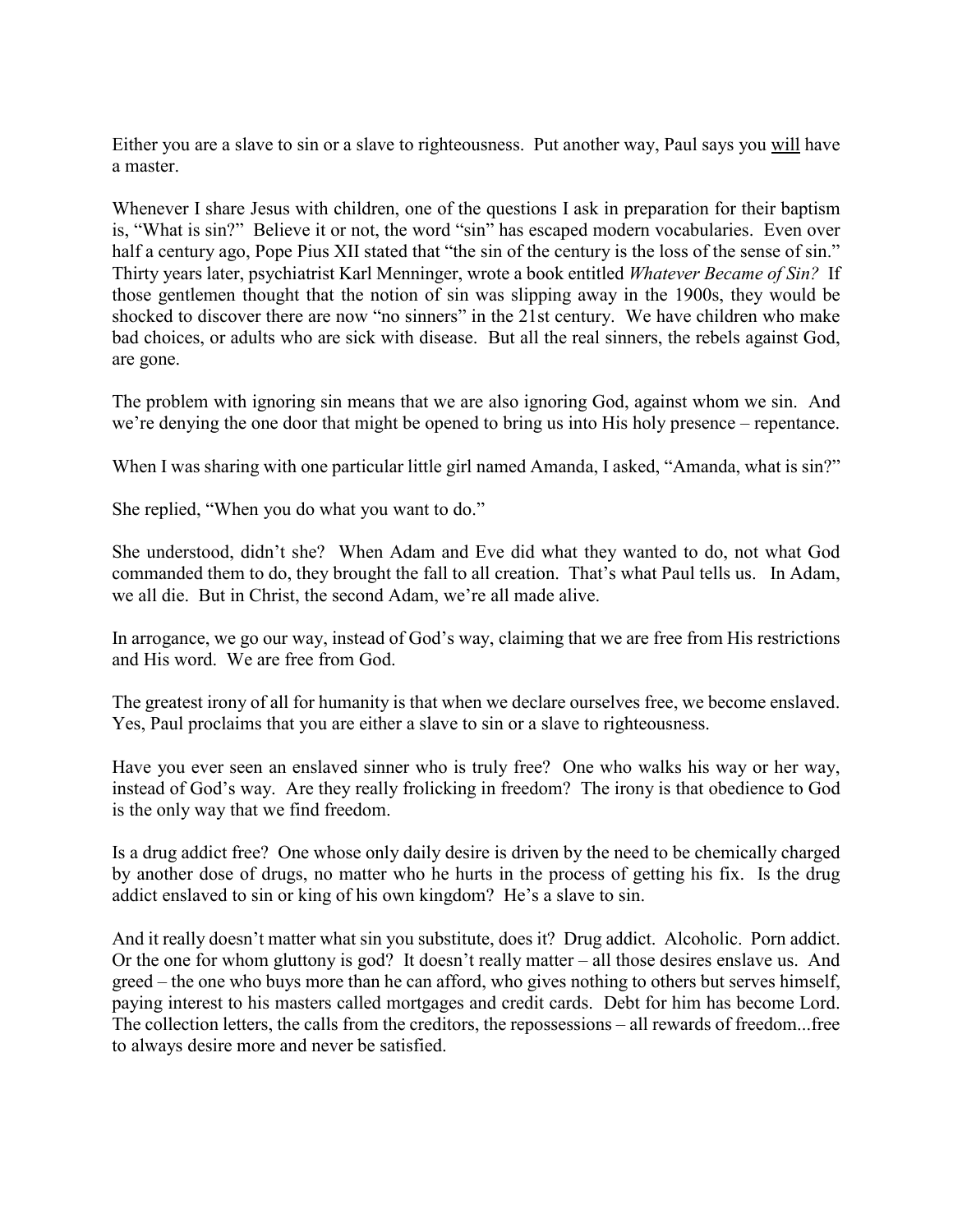Paul told us 2,000 years ago that we have a choice. We'll either be a slave to sin or a slave to righteousness. But you will have a master other than yourself.

Frederick Buechner says in his book entitled *A Room Called Remember*, **"What scared the daylights out of me was to see suddenly how drawn we all are, I think, to the very things that appall us – to see how beneath our civilizedness, our religiousness, our humanness, there is that in all of us which remains uncivilized, religionless, subhuman, and which hungers for precisely the fare that Forty-Second Street offers, which is basically the license to be subhuman...to use and exploit and devour each other like savages, to devour and destroy our own sweet selves. And if you and I are tempted to think we don't hunger for such things, we have only to remember some of the dreams we dream and some of the secrets we keep and the battle against darkness we all of us fight." Buechner says, "I was scared stiff that I would somehow get lost in that awful place and never find my way out. I was scared that everybody I saw coming toward me down the crowded sidewalk – old and young, well dressed and ragged, innocent and corrupt – was in danger of getting lost. I was scared that the world itself was as lost as it was made. And of course in a thousand ways it is."**

There are two slaveries here – slavery to sin and slavery to righteousness. They have totally different results. Those who become sin's slave soon discover that it is a harsh taskmaster that clasps them in irons, fastens a slave collar around their neck, tattoos his ownership on their forehead, and cracks a deadly whip to keep them bowing and scraping before their master. Sin seems to promise freedom, but it robs persons of it, de-humanizes them, and hurls their lives skidding and careening toward an inescapable destruction. (David Garland)

Being enslaved to sin is the bad news, but the good news is we can choose to be servants of righteousness. Look at Romans 6:16. "Do you not know that when you present yourselves to someone as slaves for obedience, you are slaves of the one whom you obey, either sin resulting in death, or of obedience resulting in righteousness?"

Or look at 6:18. "and having been freed from sin, you have become slaves of righteousness."

Paul is celebrating (6:17-19) that they are no longer slaves to sin. They are a new person, set free in Christ. Freedom from slavery to sin means slavery to righteousness. Being owned by righteousness, having righteousness as your master, leads to holiness (6:22). Holiness – that is sanctification – is used in scripture to refer to God's action in setting His people apart for His possession and purposes.

In regard to God, holiness implies His transcendence, His uniqueness, and His purity. In regard to us, God's people, holiness means being set apart for a relationship with the Holy One, to display His character in every area of our life.

Holiness is not based on our own merit. Rather, we are called (Romans 1:7) to be the saints, the holy ones, granted to us by God. And once we accept our status, once we see ourselves as God's people, then we will live our lives accordingly.

There is a fourth contrast here in Romans.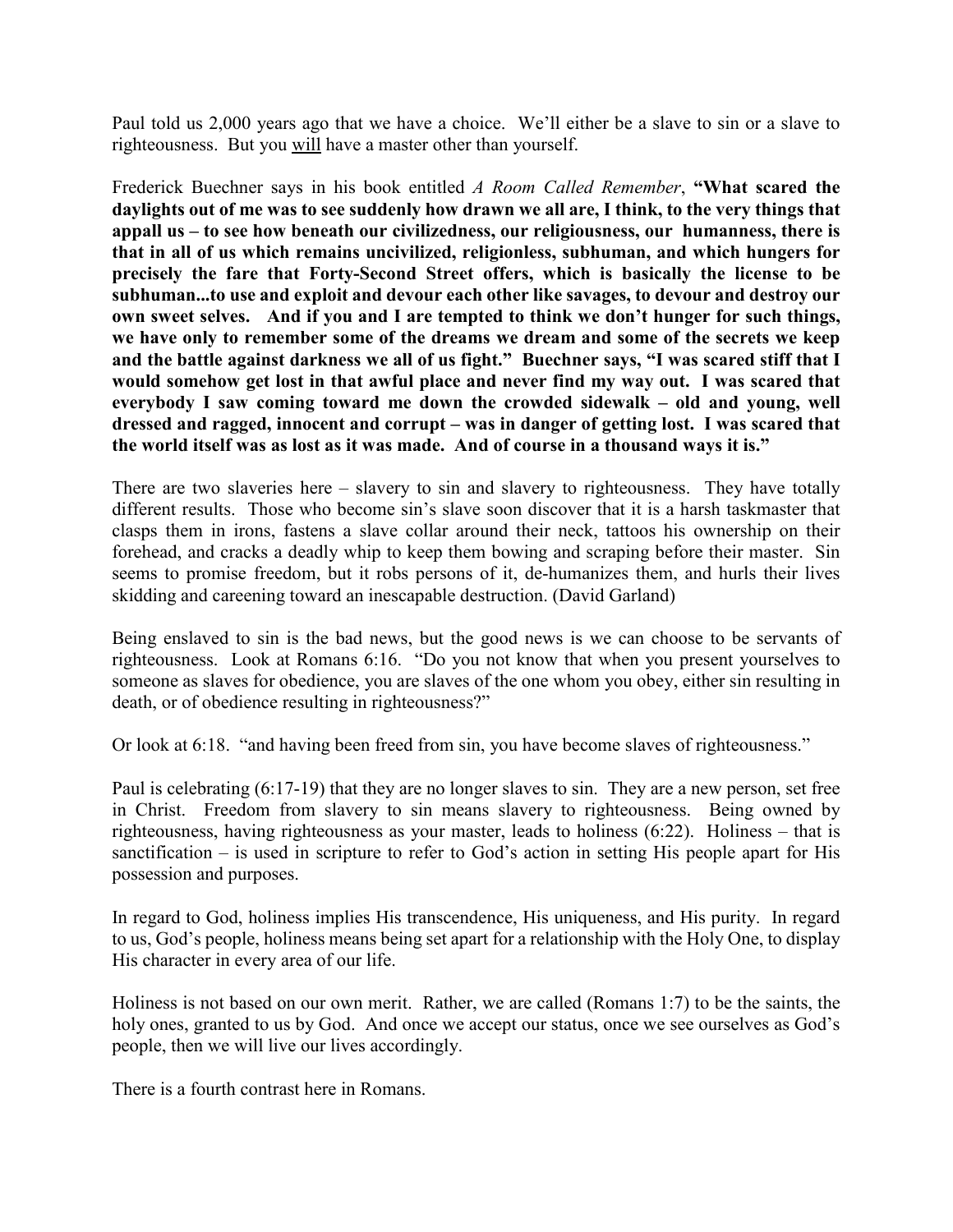# **IV. Fruit for death or fruit for God (7:5).**

Look at Romans 7:5.

For while we were in the flesh, the sinful passions, which were aroused by the Law, were at work in the members of our body to bear fruit for death.

What Paul is saying about the law here in verse 5 (and the verses that follow), is that the law didn't solve the sin problem. It simply added fuel to the fire. To be sure, it's God's law. It's not that the law is bad; it is, rather, that the law cannot save us from sin. Rather, it locks us in sin's jail house that we might be released by the Christ.

It reminds me of the zoo keeper who said he had a problem with kids throwing coins in the alligator pond. So he put up a sign that said, "Please do not toss coins in the alligator pond." The result was many more coins went into the water.

It's not that the law is bad; it's that we are. The law brings out the worst of our fallen nature, Paul is saying. The full fruition of our sin leads to death.

The fruit of death isn't the only kind of fruit. Look back at 7:4, "fruit for God." "Therefore, my brethren, you also were made to die to the Law through the body of Christ, so that you might be joined to another, to Him who was raised from the dead, in order that we might bear fruit for God."

In Galatians, Paul reminds us what fruit for God looks like: love, joy, peace, kindness, goodness – the fruit of God's Spirit. You want to produce fruit of the flesh, which is death, or fruit of being bound to Christ, which is fruit for God?

There is a final contrast.

# **V. The old letter of the new Spirit.**

Look at Romans 7:6.

For now we have been released from the Law, having died to that by which we were bound, so that we serve in newness of the Spirit and not in oldness of the letter.

How about this term, "oldness of the letter." The law was visible only as letters etched on tablets or inscribed with ink on scrolls. The letters of the law have no power to transform hearts. Paul contrasts the letter with the Spirit, whose transforming power dwells in believers (8:9) to fulfill in them the just requirements of the law (8:4) and to conform them to the image of God's Son (8:9).

Yes, the law may be spiritual (7:12), but it is not the Spirit of God. It functions in the domain of flesh. This arouses a sinful hunger lurking within us, instead of bringing about obedience. The Spirit, however, operates internally to produce a spiritual, inner transformation that makes possible the new life, the new creation, the entire new orientation toward God so that it bears fruit for God with moral behavior.